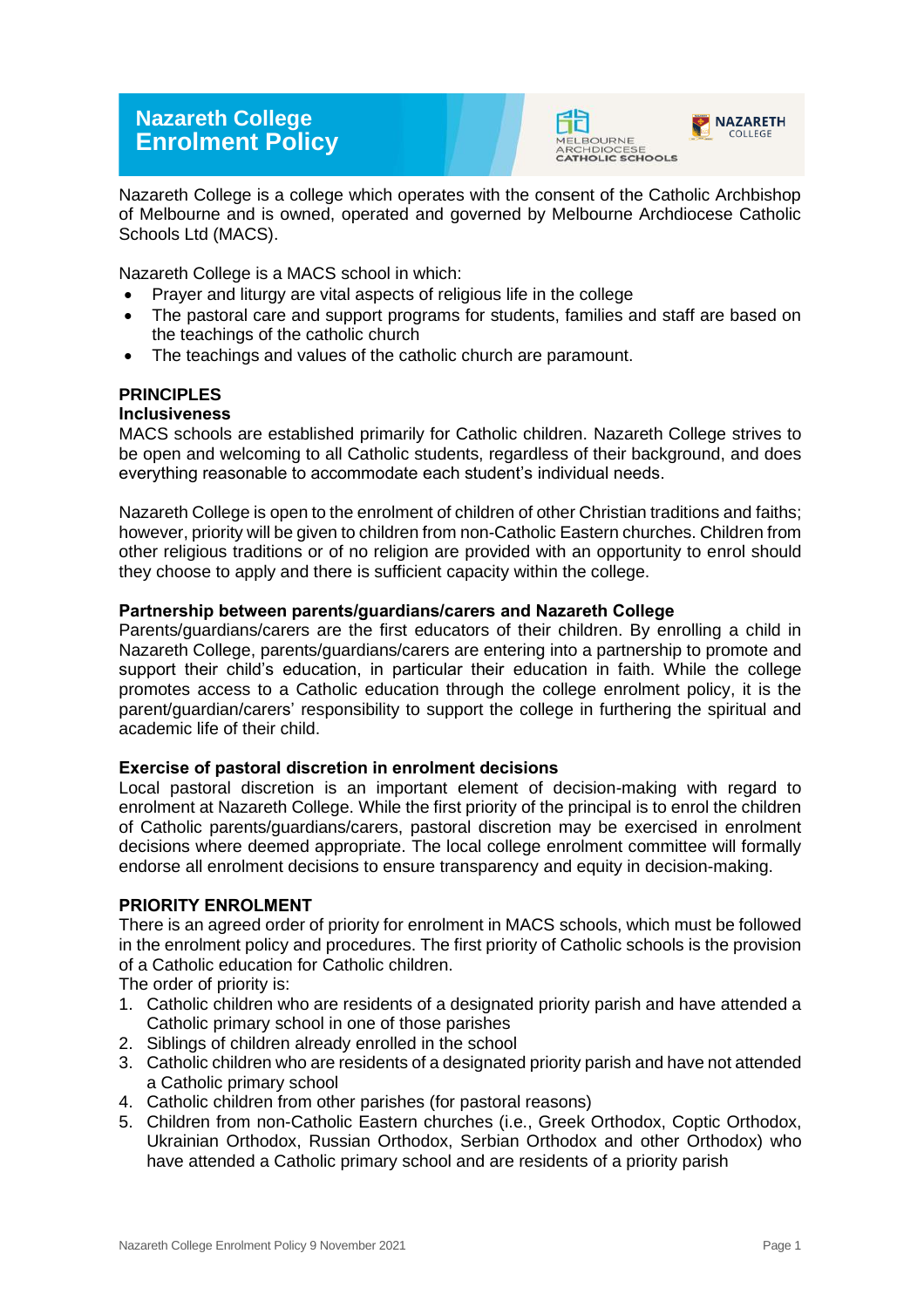- 6. Children from non-Catholic Eastern churches (i.e., Greek Orthodox, Coptic Orthodox, Ukrainian Orthodox, Russian Orthodox, Serbian Orthodox, and other Orthodox) who have not attended a Catholic primary school and are residents of a priority parish
- 7. Other Christian children who have attended a Catholic primary school and are residents of a priority parish
- 8. Other Christian children who have not attended a Catholic primary school and are residents of a priority parish
- 9. Non-Christian children who have attended a Catholic primary school and are residents of a priority parish
- 10. Non-Christian children who have not attended a Catholic primary school and are residents of a priority parish.

## **DEFINITIONS**

## **Catholic child**

For the purpose of enrolment in a Catholic school, a child is considered to be Catholic if they are a member of the Catholic Church, usually established by a Certificate of Baptism and have fully participated in a sacramental program or, there is evidence of an intention to complete their sacramental journey.

#### **Catholic school**

A Catholic school operated by MACS is one which operates with the consent of the Archbishop of Melbourne, where formation and education are based on the principles of Catholic doctrine.

## **Enrolment catchment area**

The enrolment catchment area is a defined area from which a school enrols students as officially designated to a school by MACS. For secondary colleges, this is those parishes designated as priority parishes by MACS.

#### **Orthodox child**

For the purpose of enrolment in a Catholic school, a child is considered to be Orthodox if they are a member of a non-Catholic Eastern church, including Greek Orthodox, Coptic Orthodox, Ukrainian Orthodox, Russian Orthodox, Serbian Orthodox and other Orthodox.

#### **Parish**

'Parish' refers to the local parish as defined by its geographical boundaries and student location is based on home address.

#### **Priority parish**

Priority parishes determine the secondary colleges where a child would be given enrolment priority. Priority parish refers to the student's residential address, **not** the primary school attended by the student. The Nazareth College priority parishes are St Elizabeth's Noble Park North; St Gerard's North Dandenong; St Justin's Wheelers Hill; St Simon's Rowville; St Anthony's Noble Park; Resurrection Keysborough; St John Vianney's Mulgrave; St Mark's Dingley Village; St Joseph's Springvale.

#### **Parental/Guardian/Carer Responsibilities**

At the time of enrolment at Nazareth College, parents/guardians/carers make a commitment to provide ongoing support for their child's Catholic education. In particular, parents/guardians/carers are asked to make an explicit commitment to the following responsibilities:

- Complete the college's enrolment form and ensure it is returned by the due date. This does not guarantee enrolment in the college
- Be prepared to support the college in the catholic education of their child and involve themselves as much as possible